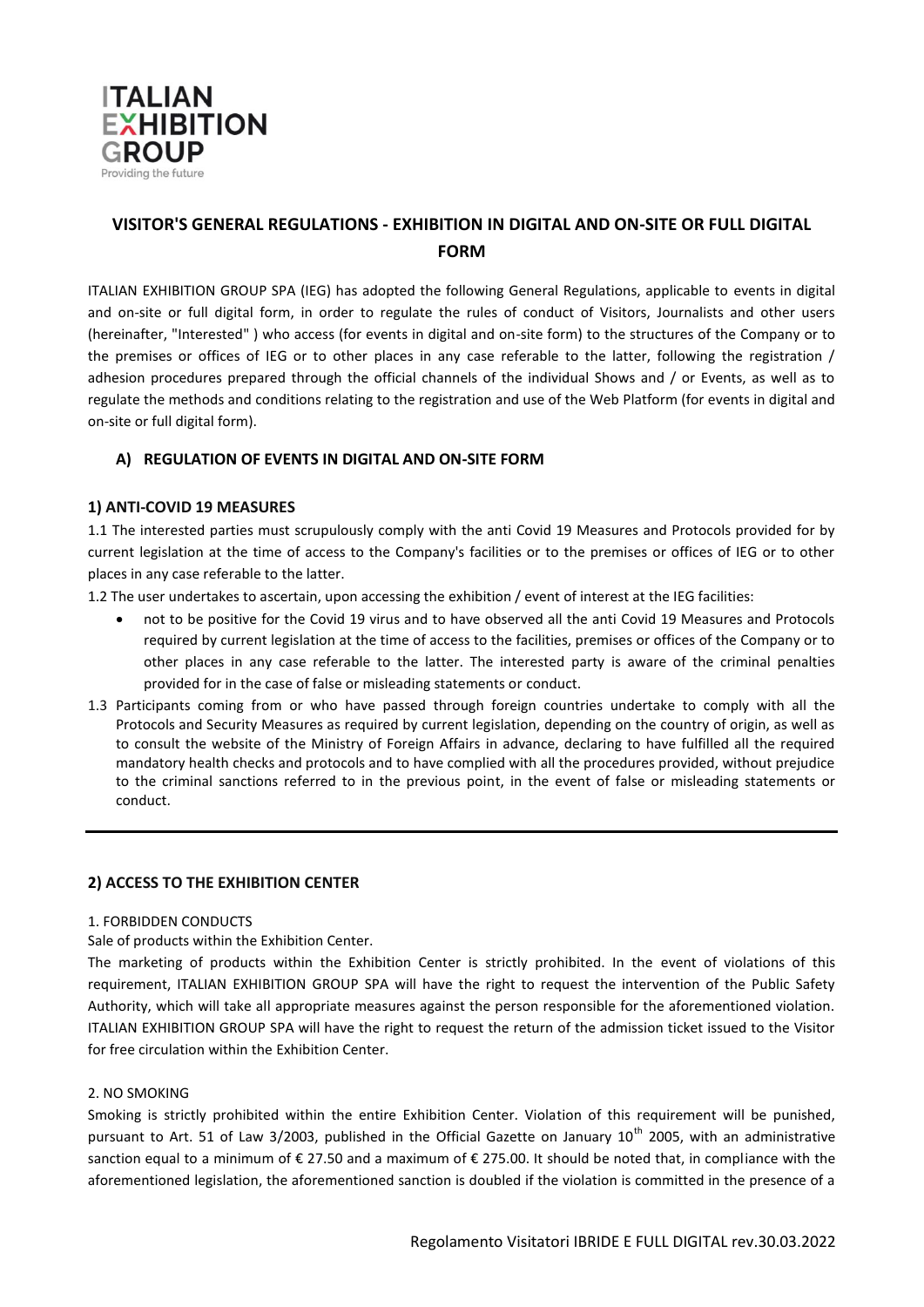

pregnant woman, infants or children up to 12 years of age. Please note that special smoking areas have been set up inside the Exhibition Center.

### 3. VISITOR QUALIFICATION AND ENTRY TITLE

- All Visitors, upon registration, must provide truthful information about their identity and activity. In the event of false statements, the interested party will be prosecuted as required by law.
- The entrance ticket is strictly personal and non-transferable.
- The admission ticket is valid for one day only, with the exception of particular subscription formulas which could be marketed through the official channels of the individual shows / events.
- Temporary exit from the Exhibition Center and return on the same day is not permitted, except for the purchase of an additional ticket, unless otherwise established by ITALIAN EXHIBITION GROUP SPA.
- The entrance ticket stamped at the turnstiles cannot be refunded for any reason (art. 74 DPR n. 633/1972). The ticket must be kept and shown in the event of a tax check whenever required and until the final exit.
- To benefit from reduced rates, the categories of Visitors concerned must show an identification document or a document proving the activity carried out, issued by the competent authorities and valid.

### 4. RESPONSIBILITY

ITALIAN EXHIBITION GROUP SPA declines any responsibility regarding:

- Damage to property and / or people within the Exhibition Center, unless the harmful facts are attributable to the sole responsibility of ITALIAN EXHIBITION GROUP SPA itself;
- Misleading and / or misleading information conveyed through promotional-advertising material distributed by third parties not authorized by ITALIAN EXHIBITION GROUP SPA

### 5. CANCELLATION - REPROGRAMMING OF SHOWS / EVENTS

ITALIAN EXHIBITION GROUP SPA reserves the right to cancel and / or reschedule the Shows and / or Events scheduled in its calendar.

In this case, the reimbursement of the admission ticket will take place exclusively in the event of cancellation and / or rescheduling by ITALIAN EXHIBITION GROUP SPA in one of the following forms, appropriately communicated by ITALIAN EXHIBITION GROUP SPA to the interested party:

by reconfirming the validity of the ticket for the rescheduled show / event, or by issuing an equivalent entry ticket, subject to regulatory provisions, or by refunding the amount paid in the event of definitive cancellation.

In the aforementioned cases, ITALIAN EXHIBITION GROUP SPA will not be liable in any way for any additional costs, charges, expenses, damages incurred by the interested party.

The interested party also acknowledges that certain facts such as adverse climatic conditions, safety and public order reasons, force majeure or other factors not attributable to ITALIAN EXHIBITION GROUP SPA could lead to the cancellation or rescheduling of dates and times of the show / event. Any liability of ITALIAN EXHIBITION GROUP SPA in the presence of such situations is excluded.

In such cases, the reimbursement of the admission ticket will take place, upon communication by ITALIAN EXHIBITION GROUP SPA to the interested party, by reconfirming the validity of the ticket for the rescheduled exhibition / event, or by issuing an equivalent admission ticket, subject to the provisions regulations, or by refunding the amount paid in the event of definitive cancellation.

ITALIAN EXHIBITION GROUP SPA will not be liable in any way for any additional costs, charges, expenses, damages incurred by the interested party.

ITALIAN EXHIBITION GROUP SPA cannot in any way be held responsible in the event that the interested party, for reasons independent of causes attributable to ITALIAN EXHIBITION GROUP SPA, does not participate in the exhibition / event. In this case, no reimbursement or compensation will be due to the interested party.

6. PHOTOS/VIDEOS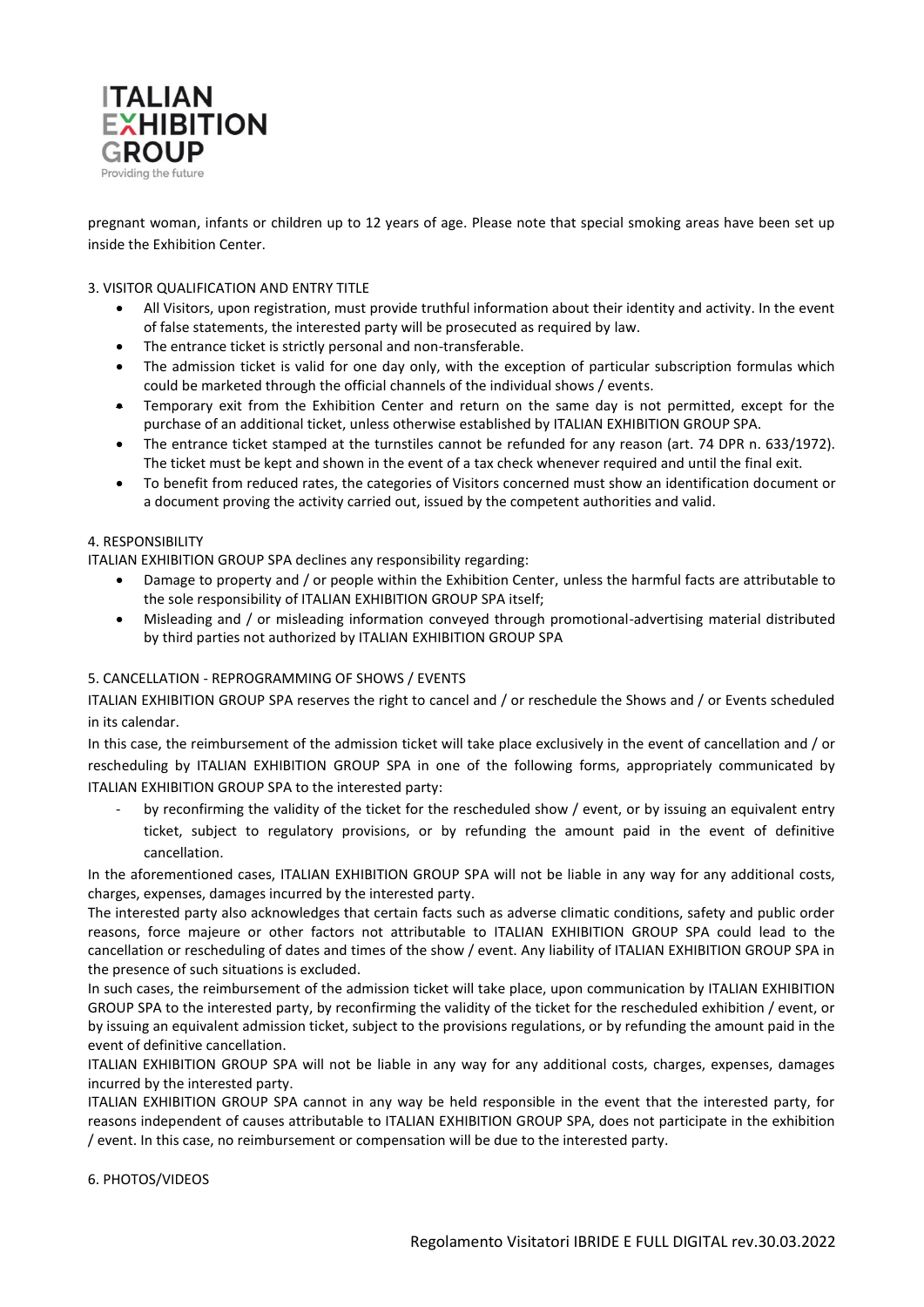

It is expressly forbidden for Visitors to take photographs and videos inside the Exhibition Center, unless with the express authorization of ITALIAN EXHIBITION GROUP SPA The prohibition includes: photographs and videos made with any type of equipment (smartphones, tablets, digital cameras, cameras, etc.), as well as drawings or audio recordings. In the event of such violation, ITALIAN EXHIBITION GROUP SPA reserves the right to protect, in any competent office, the copyrights and other related rights.

Upon entering the Exhibition Center, the interested party accesses a "place of a public nature".

In this regard ITALIAN EXHIBITION GROUP SPA informs that, through its staff and / or specifically appointed professionals, it will proceed to acquire photographic images and / or generic video recordings, to document and promote the exhibition / event on its website, on the products. editorials connected to it and on any other paper and digital information support. If the interested party does not wish to be photographed and / or filmed in a recognizable manner and / or that the minor accompanying and for which he is responsible is not, please notify the operator recognizable thanks to the appropriate pass.

The interested party will not be entitled to any compensation or compensation of any kind for the use of the aforementioned materials.

ITALIAN EXHIBITION GROUP SPA does not guarantee the blackout on online channels of any third party independent data controllers.

The interested party also acknowledges that all the external and internal areas of the Exhibition Center, for safety reasons, are subjected to video surveillance and that the recorded images are treated, as required by the Privacy Guarantor, in accordance with the general regulations on the subject of personal data protection. These images, upon the occurrence of criminal events or of particular importance in terms of order and public safety, will be made available to the judicial or judicial police, if requested.

### 7. DISTRIBUTION AND / OR DISCLOSURE OF PROMO-ADVERTISING MATERIALS WITHIN THE EXHIBITION CENTER

The distribution and / or dissemination of promotional and advertising materials within the Exhibition Center is prohibited. The Visitor who is caught in the performance of this activity will be immediately deprived of the entrance ticket issued for free circulation within the Exhibition Center.

### 8. ANIMALS

For each show / event, depending on the product categories, a specific provision is made regarding the access or prohibition of entry for dogs as well as animals of any kind, with the exception of dogs serving blind people.

### 9. VARIOUS

ITALIAN EXHIBITION GROUP SPA reserves the right to prohibit access or to accompany anyone who does not comply with this regulation to the exit.

### 10. GENERAL PROVISIONS

These General Visitor Regulations, drawn up in Italian as the official language, have been structured in accordance with national legislation, to which reference must be made for the interpretation of the rules contained within these Regulations.

ITALIAN EXHIBITION GROUP SPA reserves the right to modify the Visitor's General Regulations at any time. An updated copy of the same Regulation will be published on all ITALIAN EXHIBITION GROUP SPA websites and will take effect immediately upon disclosure.

The terms and conditions of these General Visitor Regulations, brought to the attention of the interested party through the publication on the ITALIAN EXHIBITION GROUP SPA websites and the posting at the entrance to the Exhibition Center, represent the only existing contract between the Parties. .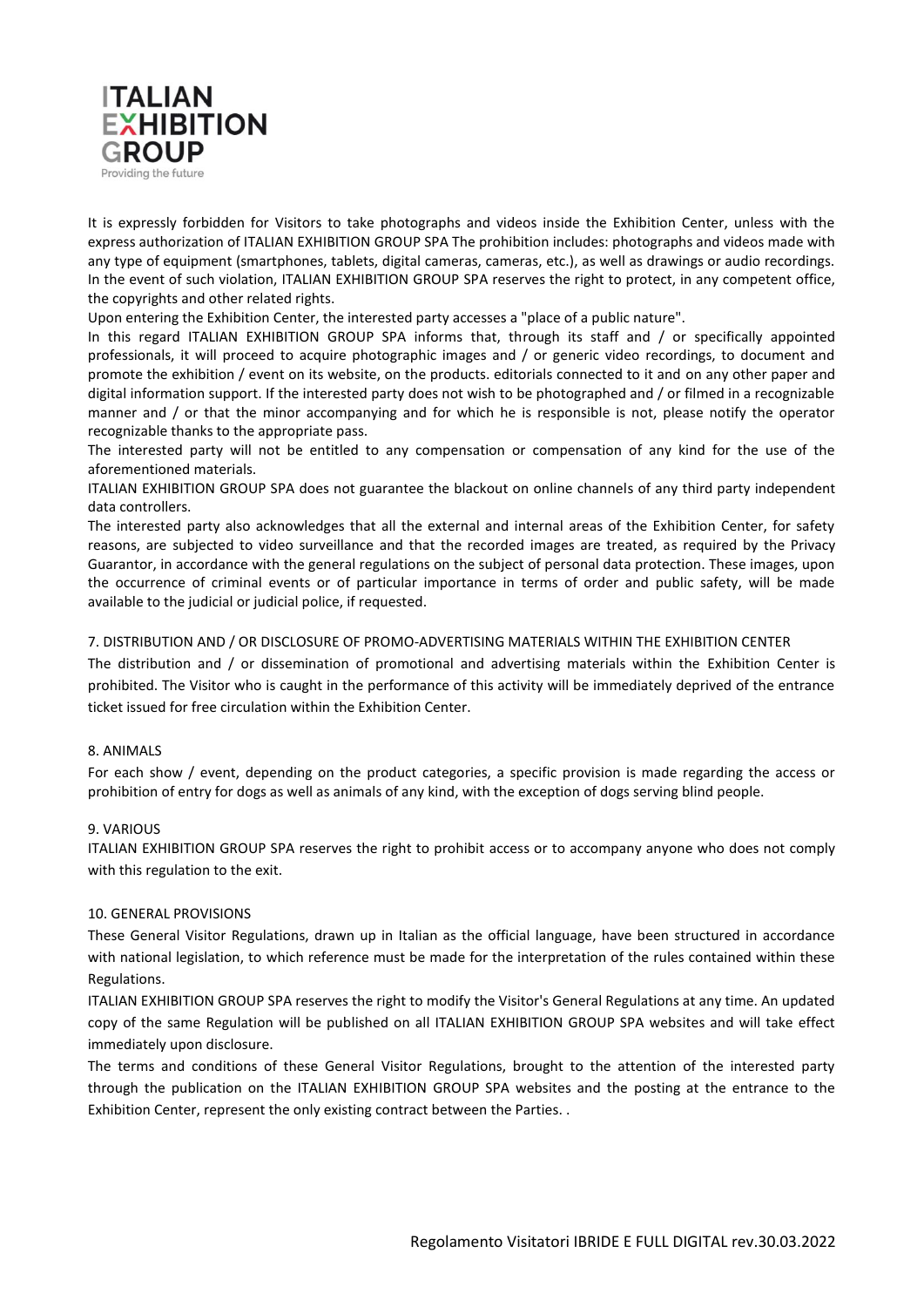

# **B) ADDITIONAL RULES FOR EVENTS IN DIGITAL AND ON-SITE OR FULL DIGITAL FORM**

### **GENERAL DEFINITIONS OF ACCESS TO DIGITAL PARTICIPATION**

To allow a complete understanding and acceptance of these terms and conditions, the following terms, in the singular and plural, will have the meaning indicated below:

- Owner of the ITALIAN EXHIBITION GROUP SPA platform
- Web platform: the website owned by ITALIAN EXHIBITION GROUP SPA through which the event takes place (in digital and on-site or full digital form).
- Products: the goods and / or services provided through the Web Platform by a Participant.
- User (or Visitor): any person who accesses and uses the Web Platform.
- Participant (or Exhibitor): the natural or legal person, other than ITALIAN EXHIBITION GROUP SPA, who offers the Products through physical presence at the event and / or the Web Platform, acting in the exercise of his own commercial, craft or professional entrepreneurial activity.
- Content for the Web platform: any textual or multimedia element present such as, but not limited to: advertisements, advertisements, reviews, texts, logos, videos, images, instant messaging, etc.

#### 1. RULES FOR REGISTRATION OF USERS (VISITORS) TO THE WEB PLATFORM

The Web Platform offered by ITALIAN EXHIBITION GROUP SPA allows Participants to get in touch with interested Visitors.

ITALIAN EXHIBITION GROUP SPA is not part of the relationship that will be established between Visitors and Participants and does not assume any responsibility deriving from the relationships established between them. The credentials for accessing the Web Platform resulting from the Visitor's registration are personal and nontransferable.

All Visitors, at the time of registration, must provide truthful information about their identity and activity. In the event of false statements, the interested party will be prosecuted as required by law.

### 2. SAFETY RULES

All documents, files, videos, images, etc. entered by the Visitor, or whoever is on his behalf, must be previously checked free of "computer viruses". For this purpose, by accepting this regulation, the visitor assumes responsibility for the fact that the multimedia material loaded on the platform is free from "computer viruses". The Visitor will be required to compensate for the damage caused in the event of violation of the aforementioned provision.

Furthermore, failure to comply with the IT security measures outlined above will entitle ITALIAN EXHIBITION GROUP SPA to exclude the visitor from participating in the exhibition / event.

### 3. PLATFORM CLOSURE AND MULTIMEDIA MATERIALS TREATMENT.

The closing of the platform will take place at the discretion of the organization.

All content uploaded by the Visitor to it will be processed by ITALIAN EXHIBITION GROUP SPA as indicated in art. 8 of this regulation.

ITALIAN EXHIBITION GROUP SPA has the right to change the duration, the opening and closing date and the daily timetable of the Platform. This right does not entail, for ITALIAN EXHIBITION GROUP SPA, any payment to the Visitor of total reimbursements or indemnities of any kind.

### 4. WARRANTIES, LIABILITY, FORCE MAJEURE, THIRD PARTY SITES

### **Disclaimer of Warranties.**

ITALIAN EXHIBITION GROUP SPA will endeavor to ensure that the Web Platform and the display of the contents, during the days of the digital exhibition, are available continuously 24 hours a day; but it cannot in any way be held responsible if, for any reason, the Web Platform is not accessible and / or operational at any time or for any period.

Access to the Web Platform may be suspended temporarily and without notice in the event of system failure,

maintenance, repairs or for reasons completely unrelated to the will of ITALIAN EXHIBITION GROUP SPA or for events of force majeure.

ITALIAN EXHIBITION GROUP SPA assumes no responsibility for any fraudulent or illegal use that may be made by third parties, of the contents inserted, including by the Visitor, within the Web Platform.